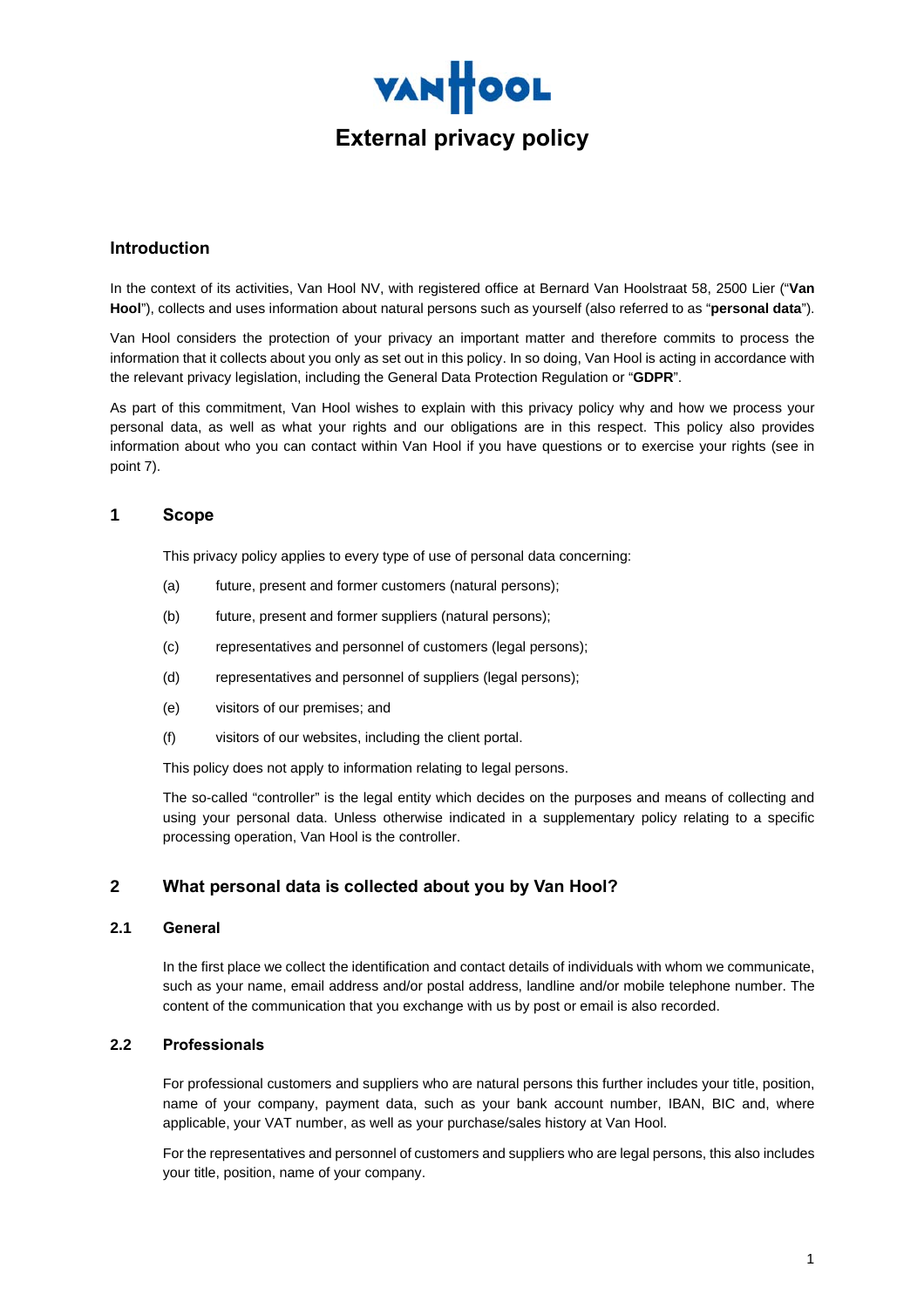

If you provide us with information about other individuals (such as the contact details of a colleague), you must provide a copy of this privacy policy to these individuals.

## **2.3 Visitors of our premises**

When you visit one of our premises you may also be filmed by our security cameras. This is always indicated by the appropriate pictogram at the entrance of our premises.

If you have an appointment with one of our staff members, you must also give your name at the reception as well as the reason for your visit.

## **2.4 Visitors of our websites**

When you visit our website or client portal, we also collect certain connection and communication data (such as your IP address, the domain name of your internet provider, your type of browser, operating system and platform), statistical information and information relating to your behaviour, habits and preferences (such as information relating to the pages that you have visited, information that you have requested and the time that you have spent on our websites).

## **3 How is personal data collected?**

We have collected this personal data directly or indirectly using (one or more) of the following channels:

- (a) when you contact us and communicate with our personnel and/or our IT systems;
- (b) when you give us your business card;
- (c) when you order and purchase some of our goods or services;
- (d) through our CCTV and security systems;
- (e) through the company for which you work or through one of your colleagues;
- (f) through online research;
- (g) when you request online and/or paper catalogues;
- (h) by participating in fairs and industry gatherings;
- (i) when you visit our website/client portal; or
- (j) when you visit our company.

## **4 Why is personal data collected and used?**

Your personal data is always processed for a specific and well-defined purpose and only the data required to achieve that purpose is used.

## **4.1 General purposes**

We process the personal data of (the representatives and personnel of) our customers and suppliers, company and website visitors for the following general purposes:

- (a) monitoring of our activities (measuring and compiling statistics on sales, purchases, payments, number of customers, etc.);
- (b) management of our IT;
- (c) improving the quality of our products and services;
- (d) safeguarding our economic interests;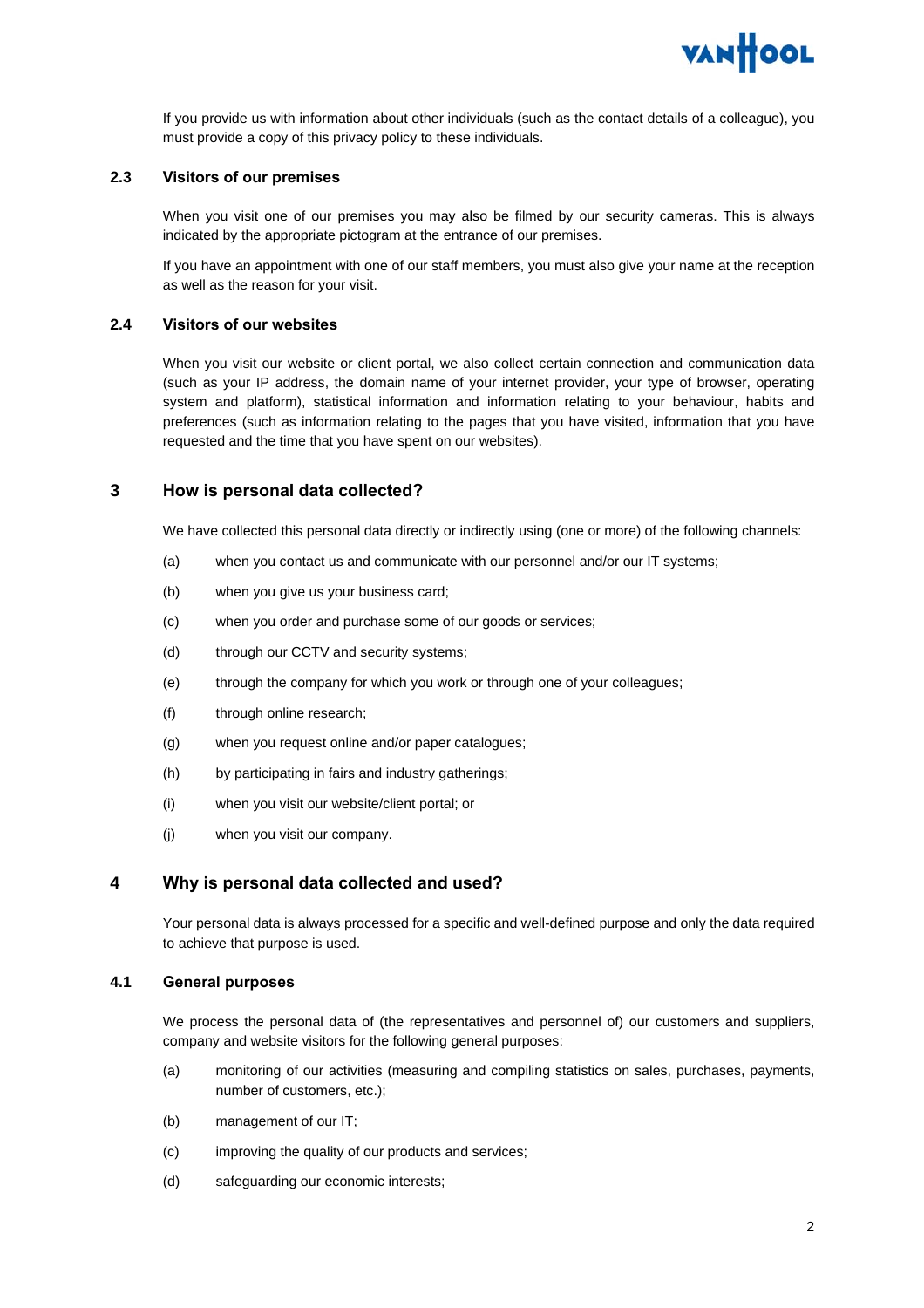# **VANHOOL**

- (e) management of our archiving systems;
- (f) answering questions from a public authority or court;
- (g) compliance with statutory obligations; and
- (h) fraud prevention.

#### **4.2 Professionals**

We also process the personal data of (the representatives and personnel of) our customers and suppliers for:

- (a) the preparation and performance of agreements;
- (b) purchase, procurement, invoicing and accounting;
- (c) logistical support;
- (d) management of relations with customers and suppliers and partner programmes;
- (e) providing the necessary and most recent product information, manuals and after-sales service;
- (f) recall actions and product improvement; and
- (g) monitoring the activities in our premises, including compliance with relevant policies, health and safety rules.

## **4.3 Visitors of our premises**

We process our visitors' personal data for:

- (a) the organisation of company and school visits; and
- (b) monitoring the activities on our premises, including compliance with applicable policies, health and safety rules.

#### **4.4 Visitors of our websites**

We also process the personal data of the visitors of our website and client portal for:

- (a) managing and improving our websites (e.g. through the diagnosis of server problems, optimisation of data traffic, integration and optimisation of web pages);
- (b) measuring the use of our websites (e.g. by compiling statistics of the data traffic or collecting information on the behaviour of the visitors and the pages that they visit);
- (c) improving and personalising your experience as well as adapting the content of the website to each visitor (e.g. by remembering your selections and preferences, together with the use of cookies); and
- (d) monitoring and prevention of fraud and other potential misuse of our website.

# **5 Legal basis allowing the collection and use of personal data**

Personal data may not be processed without a valid legal basis. We will therefore process your personal data only when:

- (a) we have received your free, explicit and specific consent for the processing of your personal data for one or more specific purposes; or
- (b) the processing is necessary to perform our contractual obligations towards you or to take precontractual steps at your request; or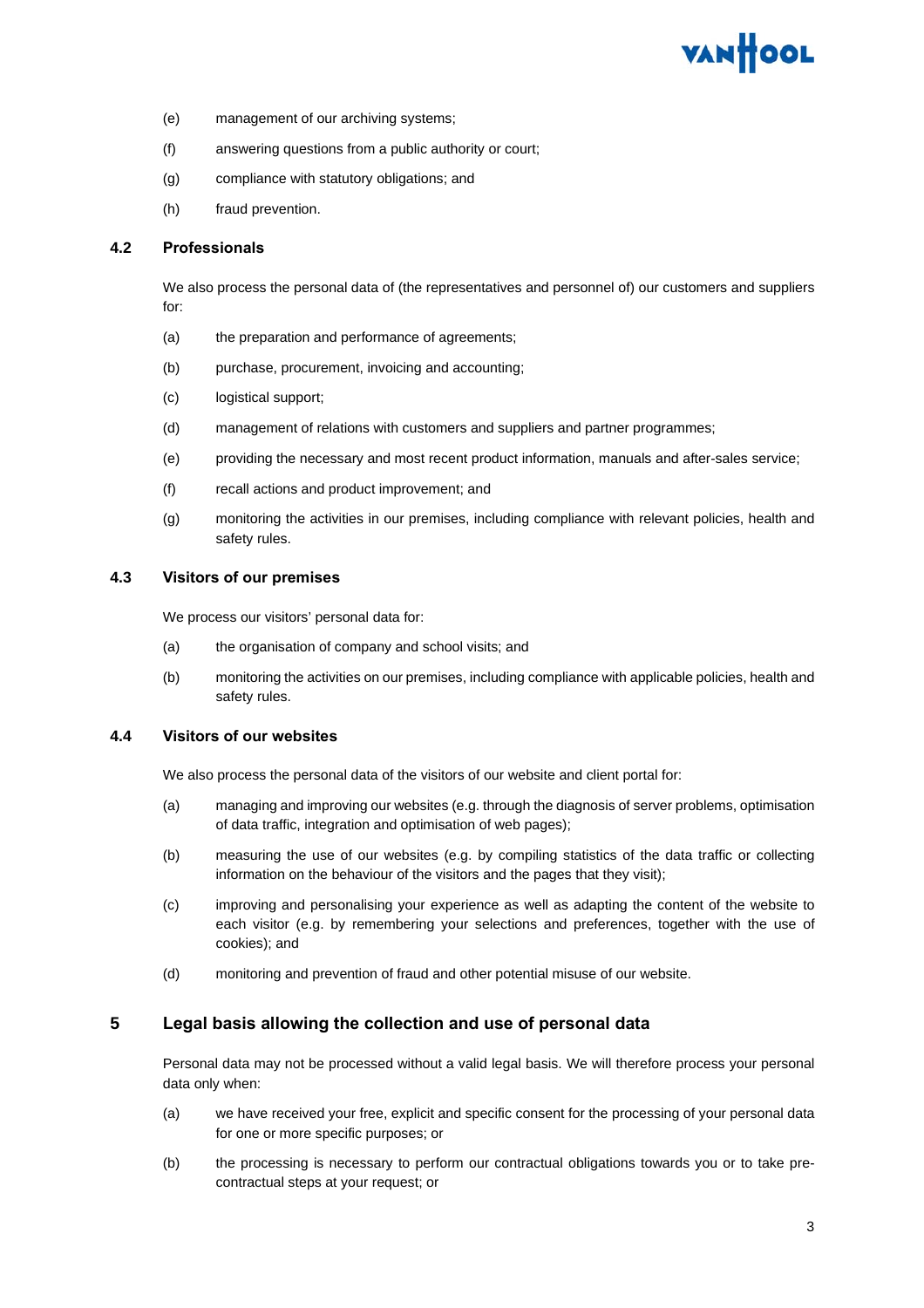

- (c) the processing is necessary in order to comply with an obligation to which we are subject by a statute, decree or ordinance; or
- (d) the processing is necessary for our legitimate interests and does not unduly affect your interests or fundamental rights and freedoms. Please note that, when processing your personal data on this basis, we always seek to maintain a balance between our legitimate interest and your privacy.

Examples of such legitimate interests include: benefiting from cost-effective services, offering our products and services to our customers, fraud prevention and the security of our IT systems and networks, meeting our corporate and social responsibility objectives.

In most cases your personal data will be processed because this is necessary in the context of our present and future contractual relations. If you require more information on the exact legal basis on which we rely to process certain personal data, please do not hesitate to contact us, as explained in in point 7.

## **6 Who has access to my personal data?**

#### **6.1 Within Van Hool**

Your personal data will be stored by Van Hool in its IT systems, but will only be accessible to the personnel who require access to your personal data as part of their tasks within Van Hool and only for the purposes set out in point 4.

This personnel is bound by our internal privacy policy relating to security, confidentiality and protection of personal data. They are also obliged to comply with the technical and organisational measures that we have taken to protect your personal data. These security measures were tailored to take into account the state of the art of the technology, their cost of implementation, the risks presented by the processing and the nature of the personal data, the volume and risks attached to the processing of personal data.

#### **6.2 Outside Van Hool**

Part of the personal data is also shared with certain categories of recipients outside Van Hool in the context of the purposes defined above, but only if they actually require such information. This concerns, in particular:

- (a) our service providers such as consultants, IT service providers, insurance companies and financial institutions;
- (b) our business partners, such as distributors and agents;
- (c) any national and/or international regulatory, enforcement or exchange body or court where we are required to do so by applicable law or regulation or at their request;
- (d) third parties advising and assisting us, such as accountants, bailiffs and lawyers; and
- (e) third parties involved in investigating possible fraud or other legal violations.

In the above context, we remain responsible for the processing of your personal data. Except in the case of the authorities, these recipients may process the data only on the basis of our specific instructions and for no other purpose, unless we have informed you of this in advance and have obtained your consent, where required. We also impose specific contractual obligations on them in order to guarantee the protection of your personal data.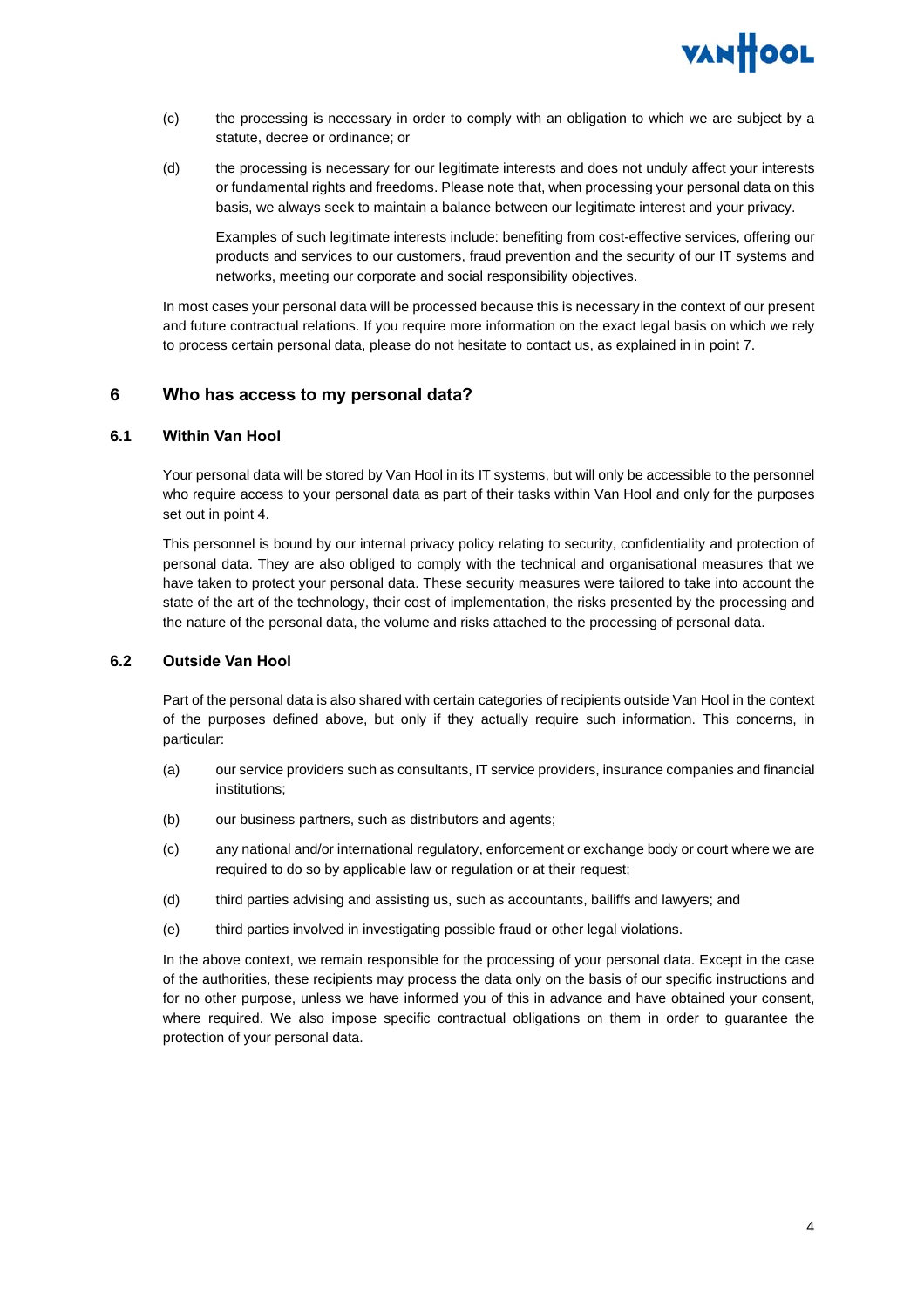

#### **6.3 Outside the European Economic Area**

Recipients can sometimes be located in a country outside the European Economic Area ("**EEA**"), which may not provide an adequate level of protection of personal data. The applicable legislation for the transfer of personal data to such countries requires that we implement appropriate safeguards to ensure that the protection of personal data remains guaranteed (such as contractual provisions that impose on the recipients to protect your personal data). You can obtain additional information and an explanation about this or a copy of these measures by exercising your rights as described in point 7.

# **7 What are my rights and how should I exercise them?**

You always have the right to request access to the personal data that Van Hool processes about you and to have inaccurate or incomplete personal data corrected. In some instances you can also object to the processing of this data, request a restriction on the processing or ask us to delete certain data. Lastly, you are also entitled in certain circumstances to request that some of your personal data be transferred to yourself or to a third party.

When you have given your consent for a certain type of processing, you may withdraw it at any time, but you should be aware that in such case you may not be able to fully enjoy all of our services. Such withdrawal will not affect the lawfulness of processing based on consent before its withdrawal. In addition, you can always object at no cost to the use of your personal data for direct marketing purposes.

Should you wish to exercise any of the above rights, please send a letter to the Legal Department at Van Hool or an e-mail to legal@vanhool.be, attaching a copy of your identity card.

Van Hool takes your comments about our processing of personal data seriously and will quickly attend to them. So do not hesitate to contact us if you have any comments.

If you are not satisfied with the way in which we process your personal data, you are entitled to submit a complaint to the supervisory authority responsible for the protection of personal data, in Belgium, the Data Protection Authority (GBA).

#### **8 How long is my data kept?**

The exact retention period depends on the purpose for which the personal data is being processed.

In principle, Van Hool uses the following criteria for the retention of personal data: (i) personal data is stored for as long as is necessary for achieving the purpose for which it was collected and (ii) always in line with the relevant statutory, regulatory and internal requirements in this respect.

For personal data that is related to a contract that you (or the company for which you work) have executed with us, the retention period is the duration of this contract, plus the period until claims under this contract become time-barred, unless mandatory statutory or regulatory requirements require a longer or shorter retention period. After the expiry of this period your personal data will be removed from our systems.

CCTV images are retained for a maximum retention period of 3 weeks.

## **9 Amendment of the policy**

This policy may be subject to amendments. This privacy policy was last amended on 30 May 2018. Future amendments or additions to the processing of your personal data as described in this privacy policy will be notified to you in advance through our website(s) (for example, through pop-up screens) as well as by means of our usual communication channels (for example, by e-mail, if we hold your e-mail address). Please always ensure, however, that you use the latest version.